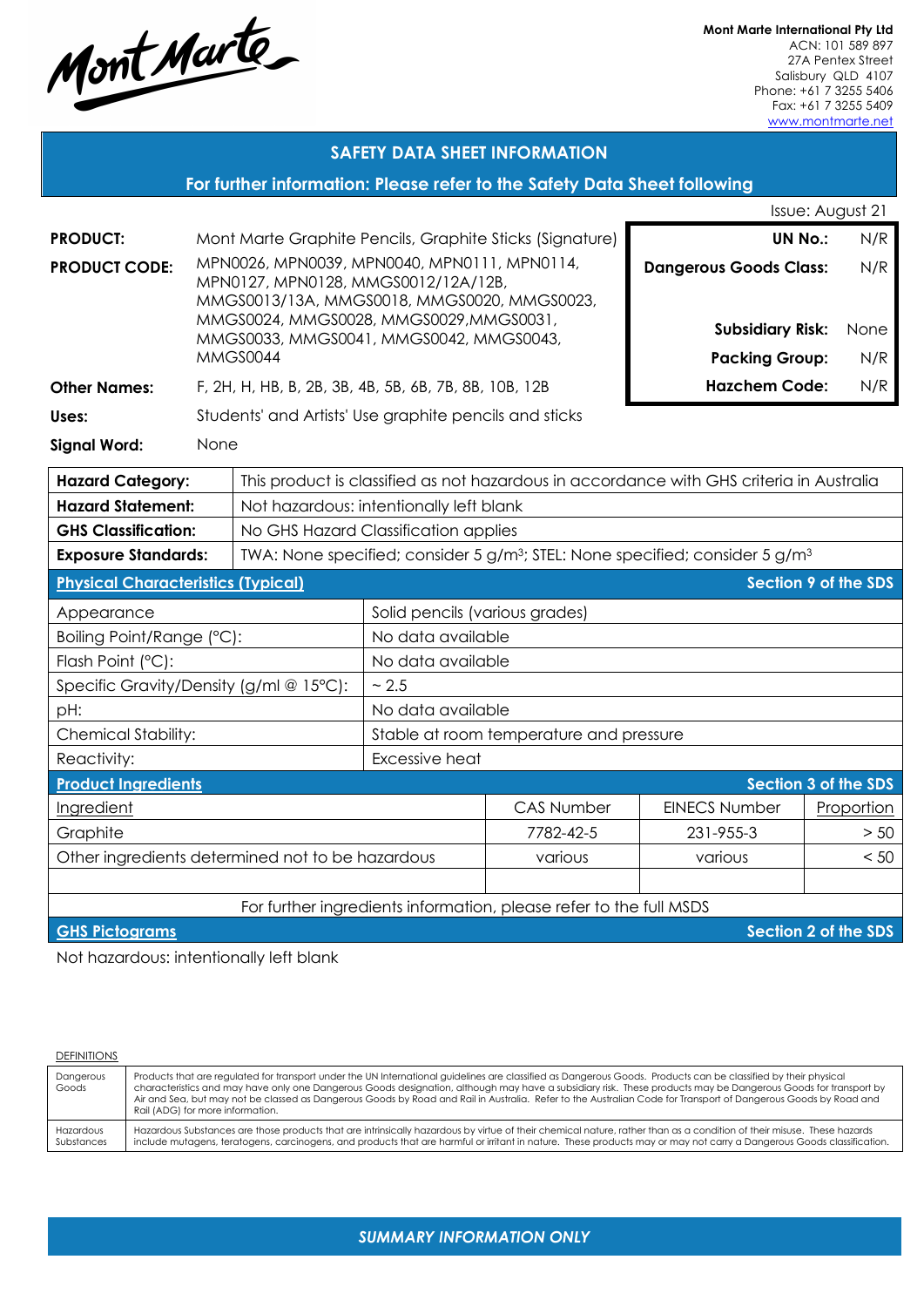

## *1. IDENTIFICATION*

| <b>Product Name:</b><br><b>Product Code:</b> | Mont Marte Graphite Pencils, Graphite Sticks (Signature)<br>MPN0026, MPN0039, MPN0040, MPN0111, MPN0114, MPN0127, MPN0128,<br>MMGS0012/12A/12B, MMGS0013/13A, MMGS0018, MMGS0020, MMGS0023,<br>MMGS0024, MMGS0028, MMGS0029, MMGS0031, MMGS0033, MMGS0041,<br>MMGS0042, MMGS0043, MMGS0044 |
|----------------------------------------------|--------------------------------------------------------------------------------------------------------------------------------------------------------------------------------------------------------------------------------------------------------------------------------------------|
| <b>Other Names:</b>                          | F, 2H, H, HB, B, 2B, 3B, 4B, 5B, 6B, 7B, 8B, 10B, 12B                                                                                                                                                                                                                                      |
| <b>Chemical Family:</b>                      | Drawing, sketching, writing                                                                                                                                                                                                                                                                |
| <b>Molecular Formula:</b>                    | Mixtures                                                                                                                                                                                                                                                                                   |
| Recommended                                  | Students' and Artists' Use graphite pencils and sticks                                                                                                                                                                                                                                     |
| Use: Supplier:                               | Mont Marte International Pty Ltd.                                                                                                                                                                                                                                                          |
| ACN:                                         | 101 589 897                                                                                                                                                                                                                                                                                |
| <b>Address:</b>                              | PO BOX 303, SALISBURY QLD 4107                                                                                                                                                                                                                                                             |
| Telephone:                                   | +61 7 3255 5406                                                                                                                                                                                                                                                                            |
| Fax:                                         | +61 7 3255 5409                                                                                                                                                                                                                                                                            |
| <b>Emergency Phone:</b>                      | <b>CHEMCALL<sup>®</sup>: 1800 127 406</b>                                                                                                                                                                                                                                                  |
| All other inquiries:                         | www.montmarte.net                                                                                                                                                                                                                                                                          |

## *2. HAZARDS IDENTIFICATION*

## **Hazard Category**

This product is classified as not hazardous in accordance with GHS criteria in Australia

#### **GHS Classification**

No GHS Hazard Classification applies

#### **GHS Pictograms**

Not hazardous: intentionally left blank

#### **Hazard Statement**

Not hazardous: intentionally left blank

#### **Hazard Statements**

Not hazardous: intentionally left blank

## **Precautionary Statements**

Not hazardous: intentionally left blank

#### **Dangerous Goods Classification** N/R

**Signal Word** None

| 3. COMPOSITION: Information on Ingredients       |                   |                  |                    |  |  |
|--------------------------------------------------|-------------------|------------------|--------------------|--|--|
| <b>Chemical Ingredient</b>                       | <b>CAS Number</b> | <b>EC Number</b> | Proportion (% v/v) |  |  |
| Graphite                                         | 7782-42-5         | 231-955-3        | $>$ 50 $\vert$     |  |  |
| Other ingredients determined not to be hazardous | various           | various          | < 50               |  |  |

## *4. FIRST AID MEASURES*

**For advice, contact Poisons Information Centre (Phone Australia: 13 1126) or a doctor.**

#### **Ingestion**

If swallowed, give water to drink. If patient feels unwell, seek medical advice.

## **Eye Contact**

Flush eyes with large amounts of water until irritation subsides. If irritation persists, seek medical advice.

## **Skin Contact**

Wash off skin with soap and cold water. If irritation or other symptoms develop, seek medical advice.

## **Inhalation**

If exposed, remove to fresh air and keep at rest. If unwell, seek medical advice.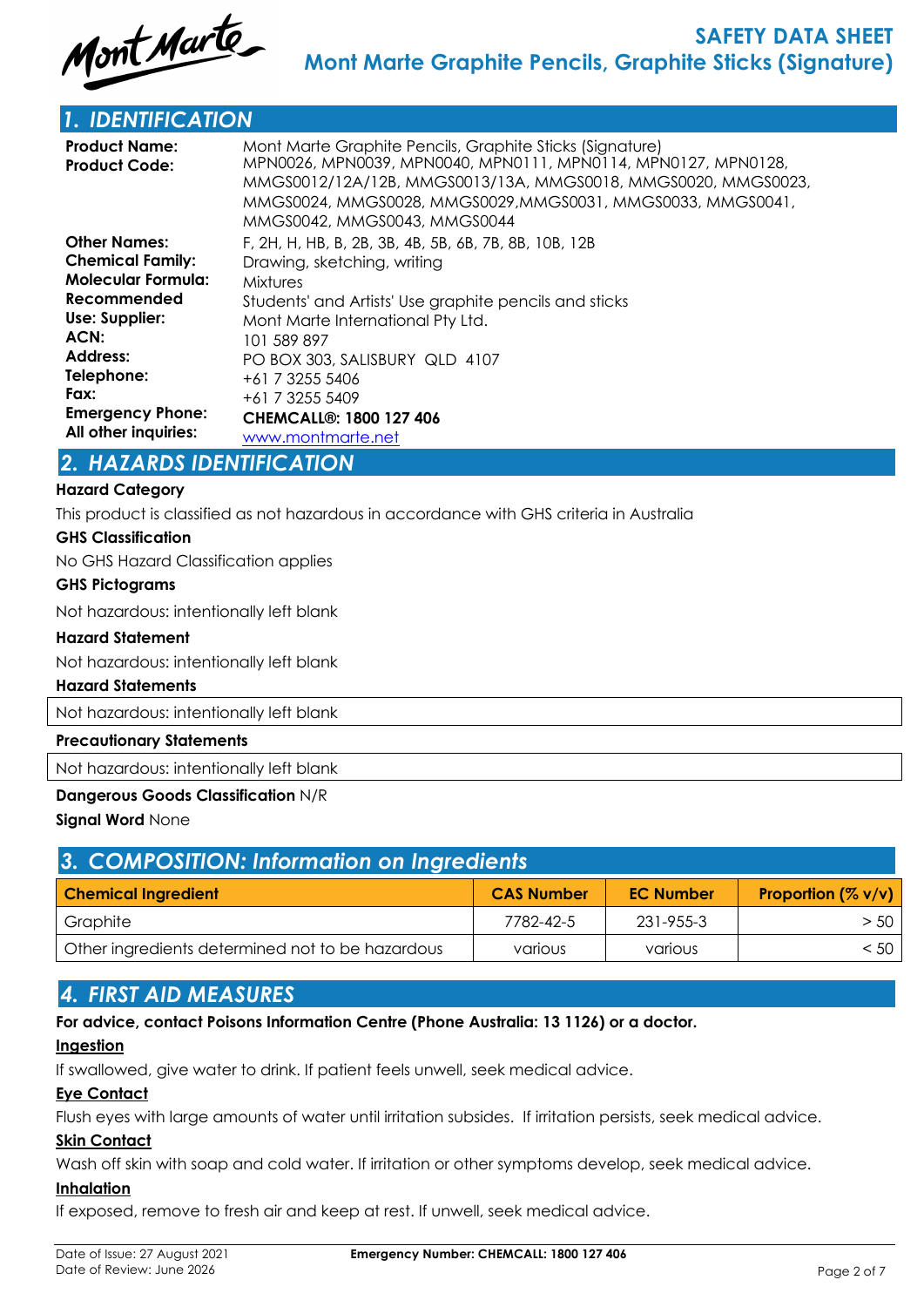Mont Marte

## **First Aid Facilities**

Access to clean, cold water.

## **Medical Attention**

Treat according to symptoms. There are no narcotic effects with this product.

# *5. FIRE FIGHTING MEASURES*

This product is unlikely to pose a combustion risk, nor provide a significant 'fuel' hazard. If possible, segregate the product from the source of the fire, if safe to do so. Allow trained personnel to attend a fire in progress providing fire fighters with this Safety Data Sheet. Prevent extinguishing media from escaping to drains and waterways.

## **Suitable Extinguishing Media**

(For large volume fires.) Alcohol resistant foam, water spray or fine spray mist.

### **Hazards from combustion products**

Carbon monoxide, carbon dioxide, and other organic material

### **Precautions for fire fighters and special protective equipment**

Fully self-contained breathing apparatus

### **Hazchem Code**

N/R

# *6. ACCIDENTAL RELEASE MEASURES*

### **Emergency Procedures**

This product is supplied in small quantities; however, if stored with large quantities of similar packaged product, consider the following action:

- Prevent product from escaping to drains and waterways;
- Contain leaking packaging in a suitable receptacle;
- Prevent vapours or fumes from building up in confined areas;
- Ensure that drain valves are closed at all times (in case of use with fire fighting liquid/foam); and
- Clean up and report spills immediately.

## *7. HANDLING AND STORAGE*

## **Precautions for Safe Handling**

This product is unlikely to present a fire or explosion risk. Under extreme temperatures, this product may burn and decompose, but is unlikely to be a significant fuel source. Vapours in extreme temperatures may be irritating, but are unlikely to pose a significant health risk. Product quantities are usually held as not more than approx. 5 kg.

## **Conditions for Safe Storage**

Store in a cool, dry place away from direct sunlight. Protect containers from physical damage and check regularly for leaks. Avoid release to the environment, store in bunded areas and ensure exit drains are closed.

#### **Incompatible Materials**

None established

# *8. EXPOSURE CONTROLS: PERSONAL PROTECTION*

## **National Exposure Standards**

The time weighted average concentration (TWA) for this product is: None specified; consider 5 g/m3, which means the highest allowable exposure concentration in an eight-hour day for a five-day working week. The short term exposure limit (STEL) is: None specified; consider 5 g/m3, which is the maximum allowable exposure concentration at any time. Replacing a TWA or STEL value for some products is a Peak Limitation value (Peak): None applies in this case. In addition to the exposure concentrations may be a subsidiary caution in such cases where the product is a skin sensitiser, represented as (Sen), where None applies in this case.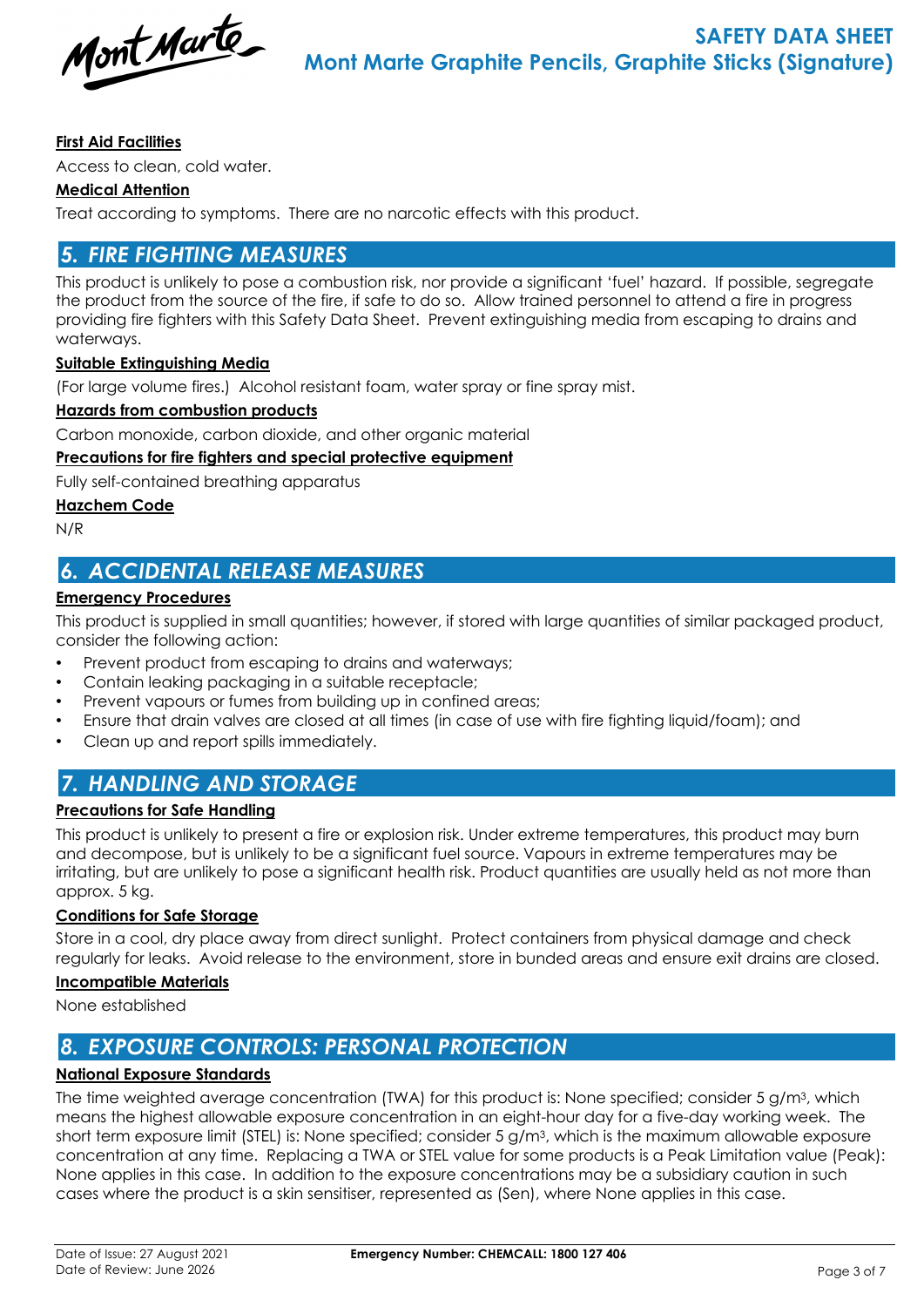

### **Biological Limit Values (BLV)**

No data available

#### **Engineering Controls: Ventilation**

The use of local exhaust ventilation is not essential to control process emissions near the source. Laboratory samples can be handled in a fume hood, but are safely managed at open benches. Consider mechanical ventilation of confined spaces. Explosion proof equipment is not required when handling this product.

It is recommended that standard industrial hygiene practices are employed when using this product, e.g. it is recommended to wash hands after using this product, before eating, drinking, or smoking.

#### **Personal Protective Equipment**

**Respiratory Protection:** It is unlikely that vapour concentrations in air may approach or exceed the limits described in the National Exposure Standards; however, it is recommended to use a half-face filter mask to protect from overexposure by inhalation. A type 'A' filter material is considered suitable for this product.

**Eye Protection:** Consider the use of safety glasses when handling this product, as standard industrial hygiene practice; protective eye wear is not essential when using this product.

**Skin/Body Protection:** There is no essential recommended outer-wear required when handling this product. For further information on skin protection, refer to Section 11: Skin Contact effects.

## *9. PHYSICAL AND CHEMICAL PROPERTIES*

| <b>Property</b>            | <b>Unit of measurement</b> | <b>Typical Value</b>           |
|----------------------------|----------------------------|--------------------------------|
| Appearance                 | <b>None</b>                | Solid pencils (various grades) |
| <b>Boiling Point/Range</b> | $\rm ^{\circ}C$            | No data available              |
| Flash Point                | $\rm ^{\circ}C$            | No data available              |
| $SG/Density$ (@ 15°C)      | g/ml; kgm-3                | ~2.5                           |
| Vapour Pressure @ 20°C     | kPa                        | No data available              |
| Vapour Density @ 20°C      | g/ml; kgm-3                | No data available              |
| Autoignition Temperature   | $^{\circ}$ C               | No data available              |
| Explosive Limits in Air    | % vol/vol                  | No data available              |
| Viscosity @ $20^{\circ}$ C | cPs, mPas                  | No data available              |
| Percent volatiles          | % vol/vol                  | nil                            |
| Acidity/alkalinity as pH   | None                       | No data available              |
| Solubility in Water        | g/l                        | Insoluble                      |
| Other solvents             |                            | Insoluble                      |

The values listed are indicative of this product's physical and chemical properties. A Certificate of Analysis for each product batch can be made available on request.

# *10. STABILITY AND REACTIVITY*

#### **Chemical stability**

Stable at room temperature and pressure

#### **Conditions to avoid**

Excessive heat

#### **Hazardous decomposition products**

Carbon monoxide, carbon dioxide, other complexes on incomplete burning or oxidation

#### **Hazardous reactions**

None established

### **Hazardous polymerisation**

Will not occur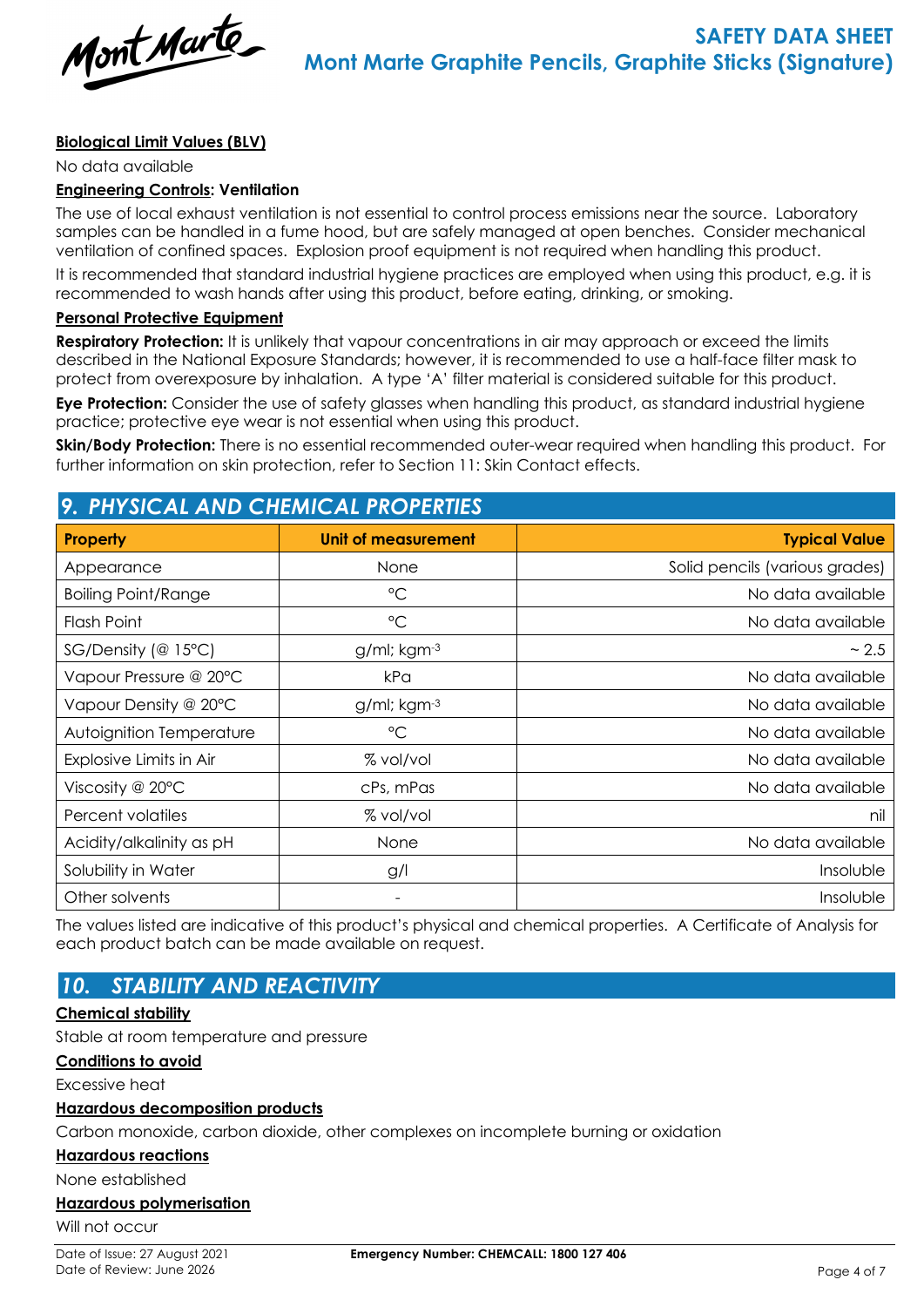

# *11. TOXICOLOGICAL INFORMATION*

## **Acute Effects**

## **Ingestion**

This product is not considered to be toxic if ingested nor result in any narcotic effects. If intentionally misused the product may cause discomfort on swallowing, if consumed in a large quantity and may result in gastric disturbance.

### **Eye Contact**

This product is not considered toxic if in contact with eyes or eye tissue. As with any foreign material there may be some discomfort if eye contact occurs, which can be relieved with First Aid.

#### **Skin Contact**

Contact with this product may result in mild irritations evidenced by itchiness or dryness of the affected area. This product is not considered toxic or harmful via contact with skin.

#### **Inhalation**

This product does not produce vapours, or irritating fumes and is considered to have no effect via inhalation.

#### **Chronic Effects**

There are no known chronic effects associated with this product, and it is considered not to be toxic or harmful via standard routes of exposure.

#### **Other Health Effects Information**

Individuals with pre-existing skin or respiratory conditions, such as psoriasis or eczema, may be sensitive to this product.

#### **Toxicological Information**

Oral LD50: No data available: consider > 2000 mg/kg Dermal LD50: No data available: consider > 2000 mg/kg

## *12. ECOLOGICAL INFORMATION*

#### **Ecotoxicity**

#### **Aquatic Toxicity:**

Fish Toxicity LC<sub>50</sub>: No data available; consider > 1000 mg/L Daphnia Magna EC50: No data available; consider > 1000 mg/L Blue-green algae: No data available; consider > 1000 mg/L Green algae: No data available; consider > 1000 mg/L

**Persistence/Biodegradability:** Elements of this product will persist (pigments and waxes)

**Mobility:** This product is a solid and unlikely to be considered an environmental contaminant.

## *13. DISPOSAL CONSIDERATIONS*

#### **Disposal Methods**

This product is not considered to pose an environmental threat when dry, and is safe for disposal to landfill. Our company does encourage recycling, and empty packaging is suitable for recycling, recovery or disposal through a suitably qualified or licensed contractor. Care should be taken to ensure compliance with national and local authorities in these instances.

#### **Special Precautions**

Dry product is suitable for disposal by landfill; and, it is discouraged to dispose of these products via municipal sewers, drains, natural streams or rivers. Wet product and packaging should be treated and disposed through chemical waste treatment, or considered for use in recycling.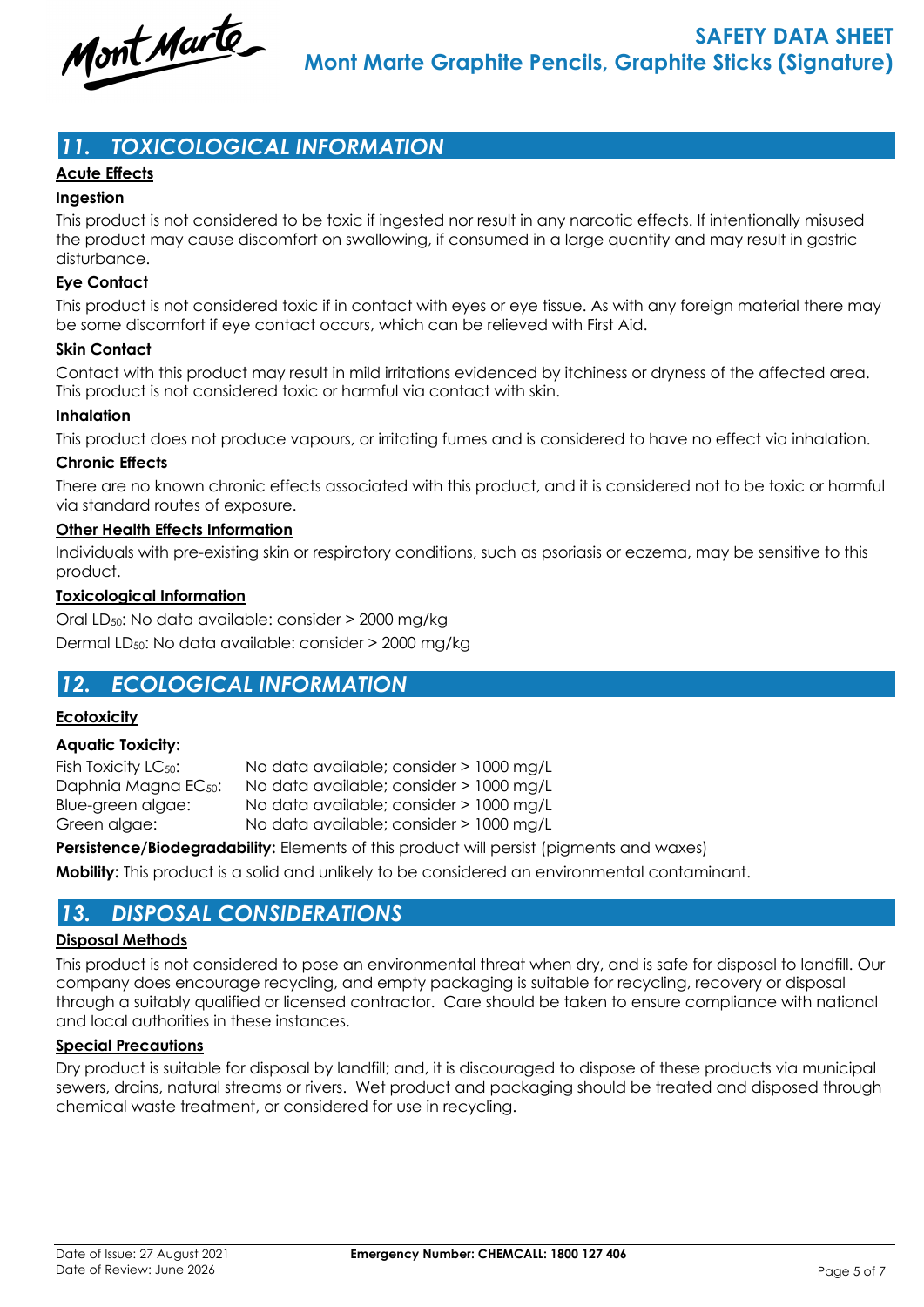

## *14. TRANSPORT INFORMATION*

| <b>Road and Rail Transport</b>        |               | <b>Marine Transport</b>               |               | <b>Air Transport</b>                  |               |
|---------------------------------------|---------------|---------------------------------------|---------------|---------------------------------------|---------------|
| UN No.                                | N/R           | UN No.                                | N/R           | UN No.                                | N/R           |
| <b>Proper Shipping</b><br><b>Name</b> | Drawing media | <b>Proper Shipping</b><br><b>Name</b> | Drawing media | <b>Proper Shipping</b><br><b>Name</b> | Drawing media |
| <b>DG Class</b>                       | N/R           | <b>DG Class</b>                       | N/R           | <b>DG Class</b>                       | N/R           |
| Sub. Risk                             | None          | Sub. Risk                             | None          | Sub. Risk                             | None          |
| <b>Packing Group</b>                  | N/R           | <b>Packing Group</b>                  | N/R           | <b>Packing Group</b>                  | N/R           |
| Hazchem                               | N/R           | <b>Hazchem</b>                        | N/R           | Hazchem                               | N/R           |

### **Dangerous Goods Segregation**

This product is not regulated for transport by Road and Rail.

## *15. REGULATORY INFORMATION*

**Country/Region:** Australia

**Inventory:** AICS **Status:** Listed

## *16. OTHER INFORMATION*

**Reasons for Issue:** New manufacturer information; changes and updates in multiple sections.

## **Abbreviations:**

AICS: Australian Inventory of Chemical Substances ATE: Acute Toxicity Estimate CAS Number: Chemical Abstracts Number GHS: Globally Harmonised System IARC: International Agency for Research on Cancer IUCLID: International Uniform Chemical Information Database PPE: Personal Protective Equipment EC: European Chemical identification number EINECS: European Inventory of Existing Chemical Substances LoW: List of Wastes LC<sub>50</sub>: Lethal Concentration to 50% of sample population LD<sub>50</sub>: Lethal Dose to 50% of sample population N/R: Non-regulated N/A: Not applicable PEC: Predicted Effect Concentration PNEC: Predicted Non-effect Concentration REACH: Registration, Evaluation, Authorisation and Restriction of Chemicals Regulation (EC) No 1907/2006 UN: United Nations